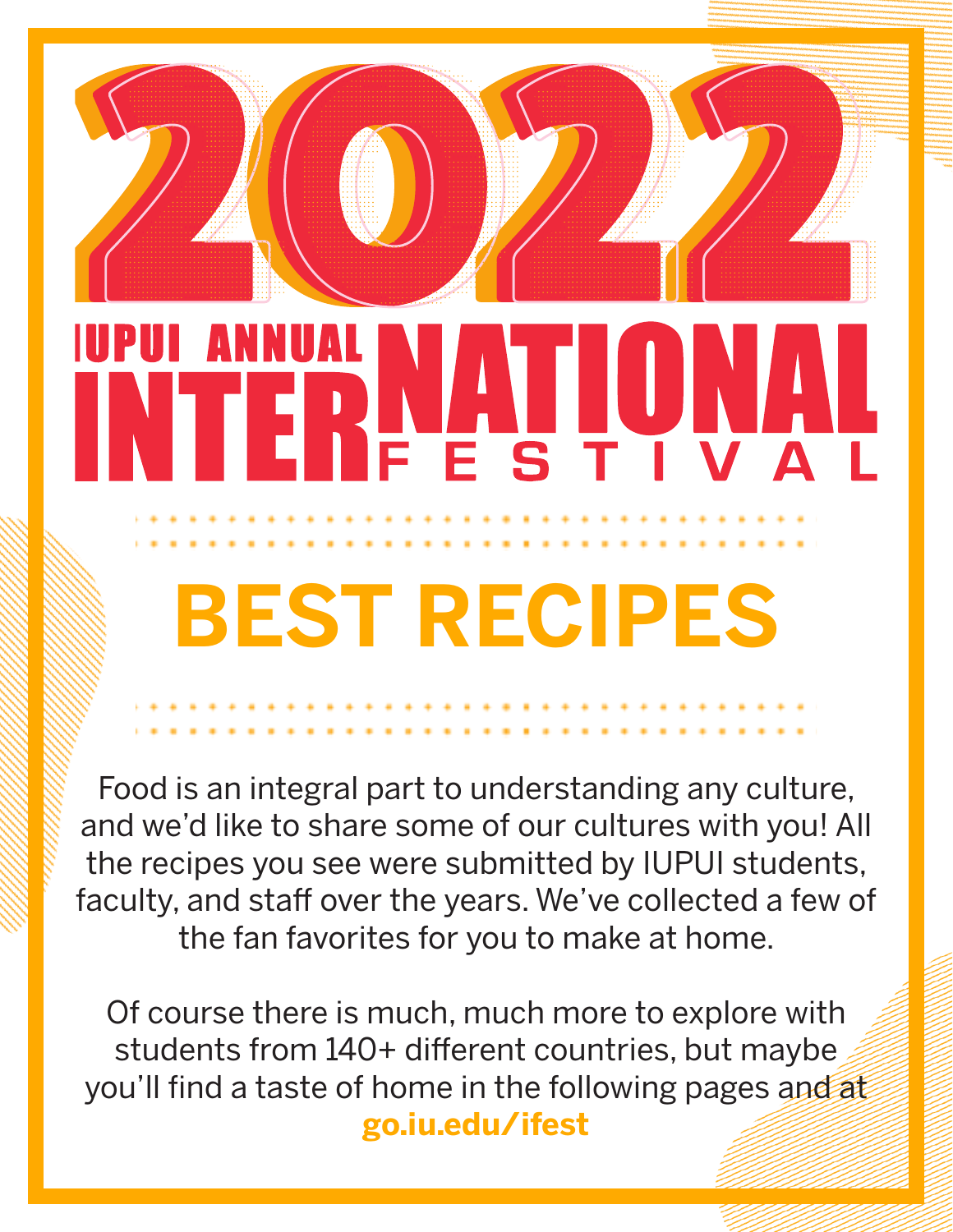# **DRINKS & SNACKS**

# Milk Tea - Boba

### **Ingredients:**

- 1 cup water
- 3 tbsp loose leaf black tea
- 1 cup whole milk
- Sugar to taste (for Boba, simple syrup is often used)
- Optional: Cooked tapioca balls/pearls



- 1. Bring the water to a boil over medium high heat.<br>2. Add the tea leaves, reduce heat, and simmer for
- Add the tea leaves, reduce heat, and simmer for 1-2 minutes.
- 3. Add milk slowly, bringing to a gentle simmer, but not boiling.
- 4. Remove from heat, pour through a strainer, and serve warm with sugar to taste.
- 5. Optional: Add cooked tapioca balls to make the milk tea into boba tea.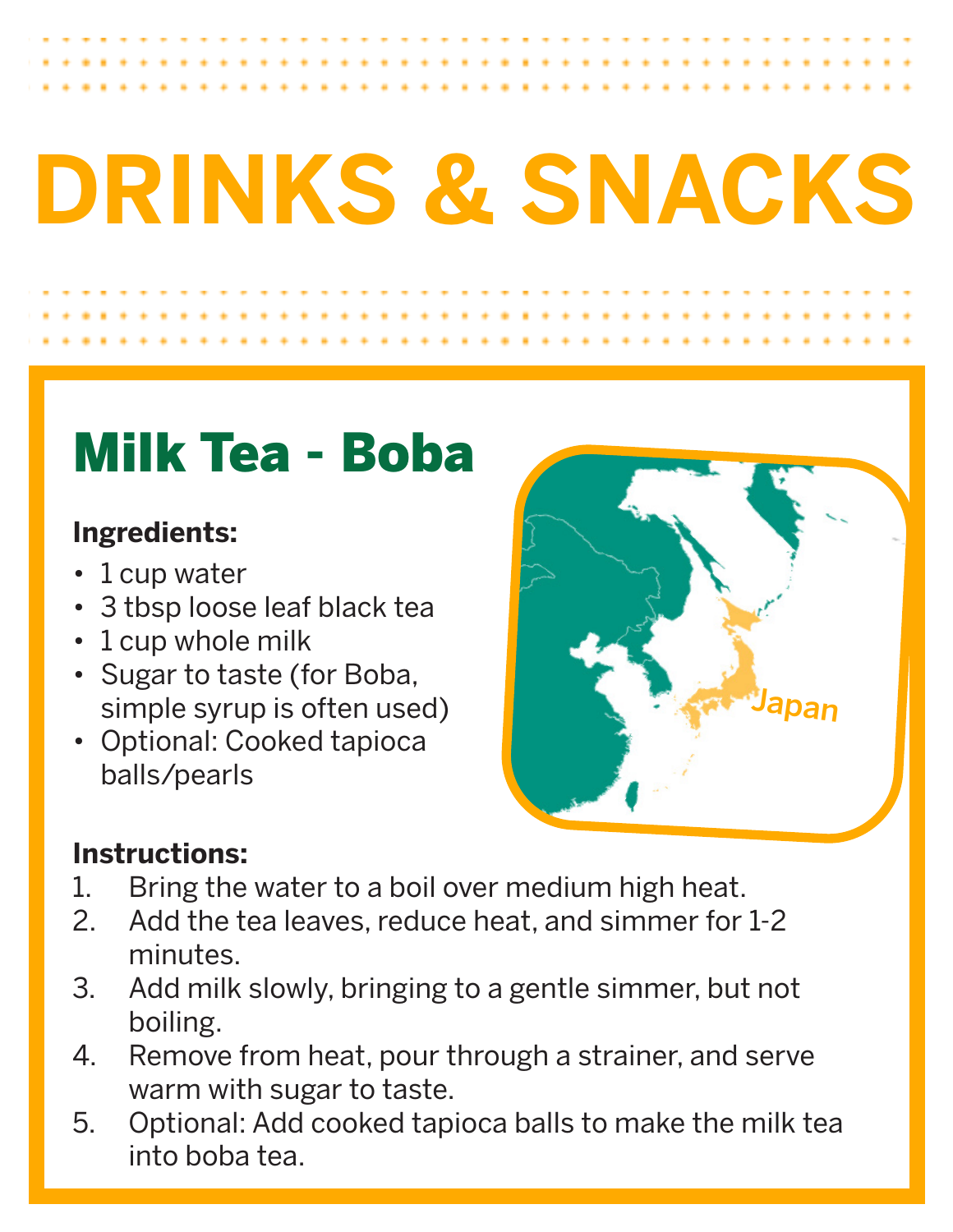# Masala Chai

### **Ingredients:**

- 2 cups water
- 2 tsp loose leaf black tea
- 2 cardamom pods\*
- $\cdot$  1 clove\*
- 1 in knob of ginger, chopped into slices\*
- 1/4 tsp black peppercorn, freshly cracked\*
- 1/2 cinnamon stick\*
- 1 cup whole milk
- 2 tsp sugar



\*For authentic masala (spice mix), you need to crush your own spices with a mortar and pestle. Don't have one? You can use a pre-made mix!

- 1. Add the spices to a mortar and pestle and crush them lightly into smaller pieces.
- 2. In a small pot, bring the water to a boil on medium to high heat and add the black tea and spices. Simmer for two minutes and bring the heat down to medium and pour in the milk.
- 3. Bring the chai to a boil, so that it starts aerating and bubbling to the top. Remove from heat until the bubbles come down. Bring it up again to a boil, then remove from heat a second time until the bubbles go back down.
- 4. Simmer the chai until desired consistency and color. Remove from heat.
- 5. Strain the chai with a sieve into glasses or mugs. Mix in the sugar and serve.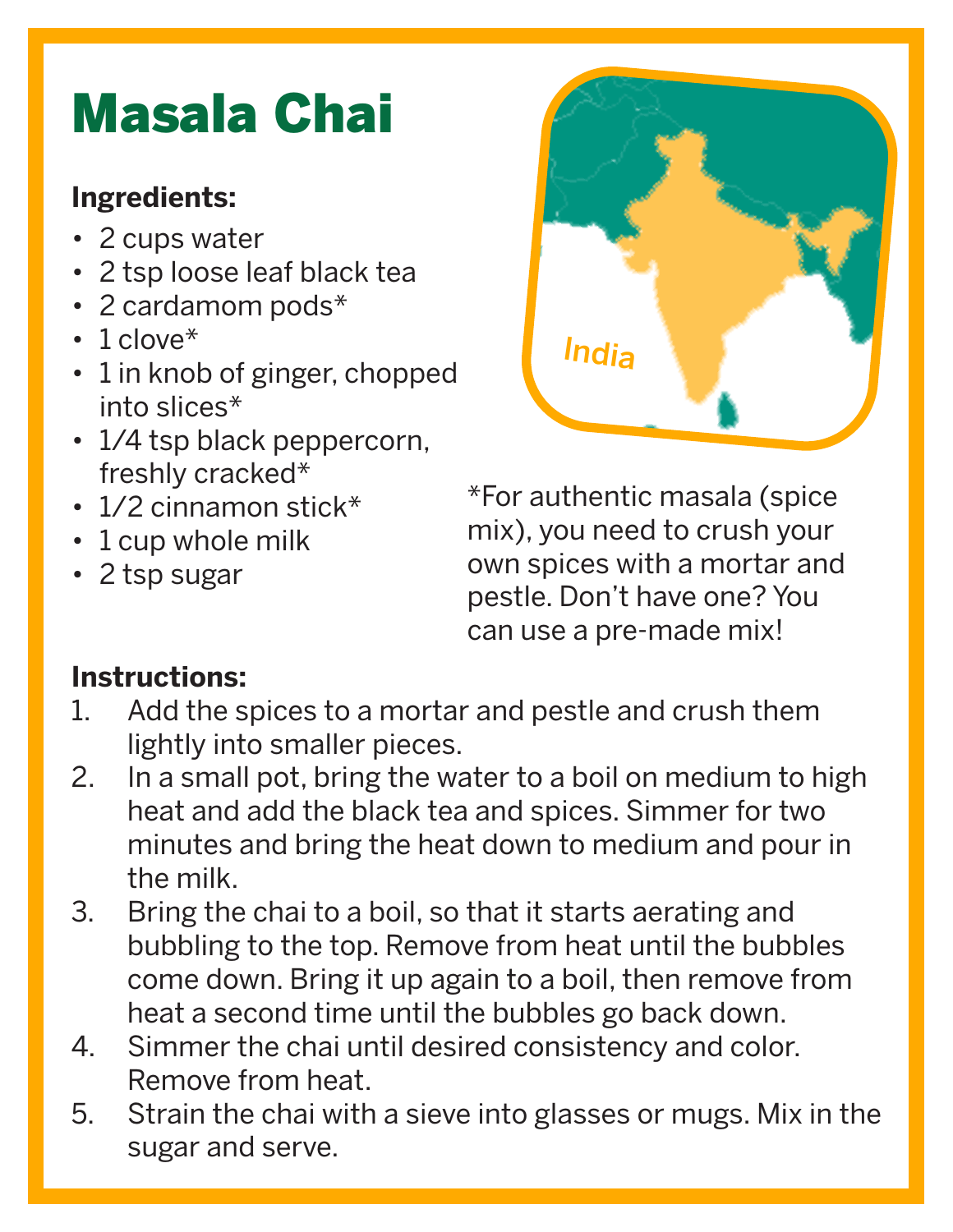# Mango Lassi

## **Ingredients:**

- 1 cup plain yogurt
- 1/2 cup milk
- 1 cup chopped mango (frozen or pulp)
- 4 tsp sugar or honey, plus more to taste
- A pinch of ground cardamom
- Ice (optional)



## **Instructions:**

Put all the ingredients into a blender and blend until smooth.

- 1. Add more mango, either very ripe or frozen (or even add a scoop of mango ice cream!), if it doesn't have a strong enough flavor.
- 2. For a colder version, add ice and blend until smooth.

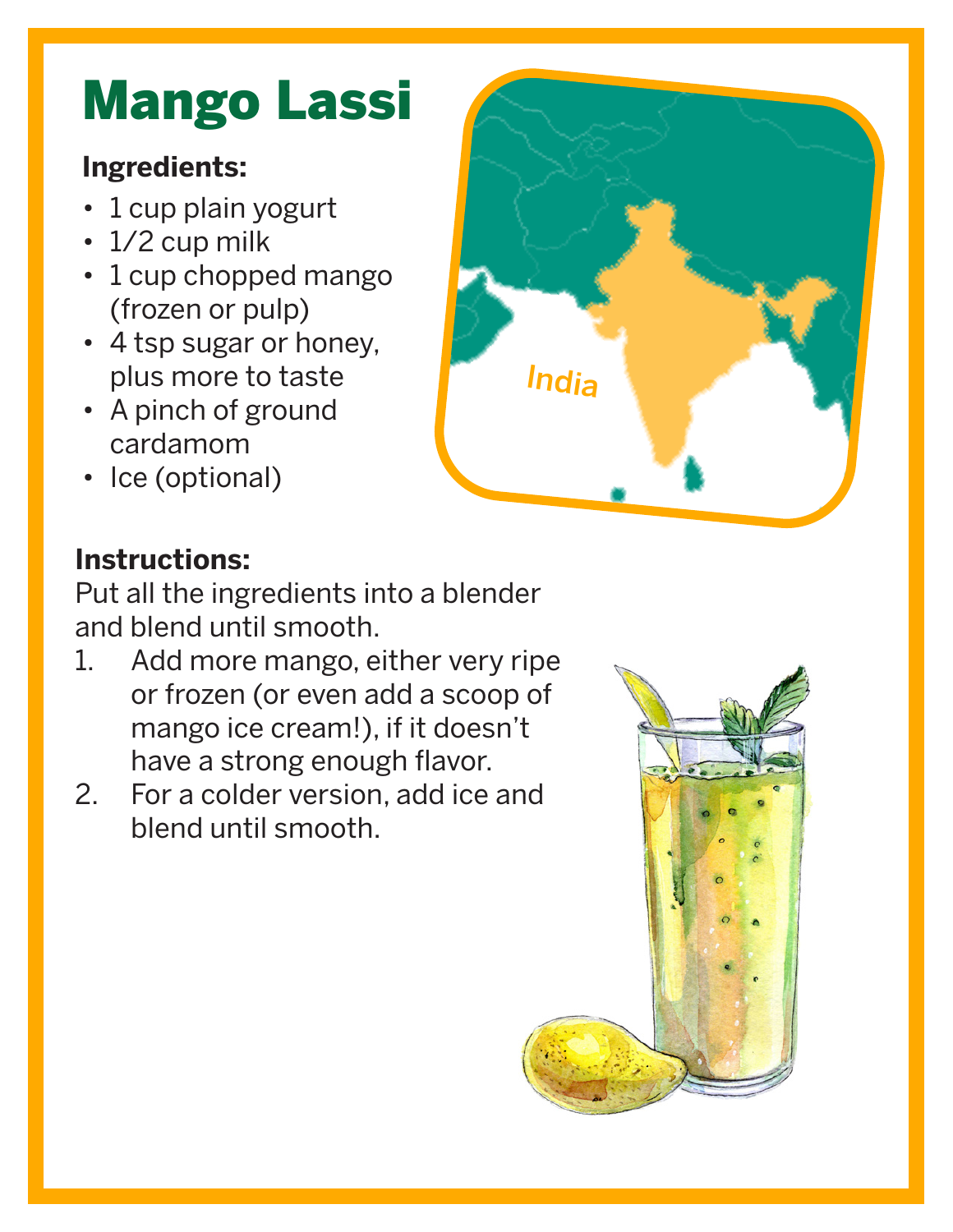# Acuka

### **Ingredients:**

- 2 tbsp tomato paste
- 1 tbsp tatli biber salcasi (sweet red pepper paste)\*
- 1/2 cup chopped walnuts
- 1 clove minced garlic
- 11/2 cups goat cheese
- 1/2 cup olive oil
- A few sprigs fresh oregano or peppermint, chopped for a garnish

\*Make your own tatli biber salcasi:

- 12 roasted sweet red peppers, pureed
- 3 tsp paprika
- 2 tbsp lemon juice
- 2 tbsp olive oil
- 11/2 tsp salt, to taste

Simmer on the stove at low heat for 45 minutes until reduced.

- 1. Mix all ingredients together.
- 2. Serve with bread or chips as a dip!



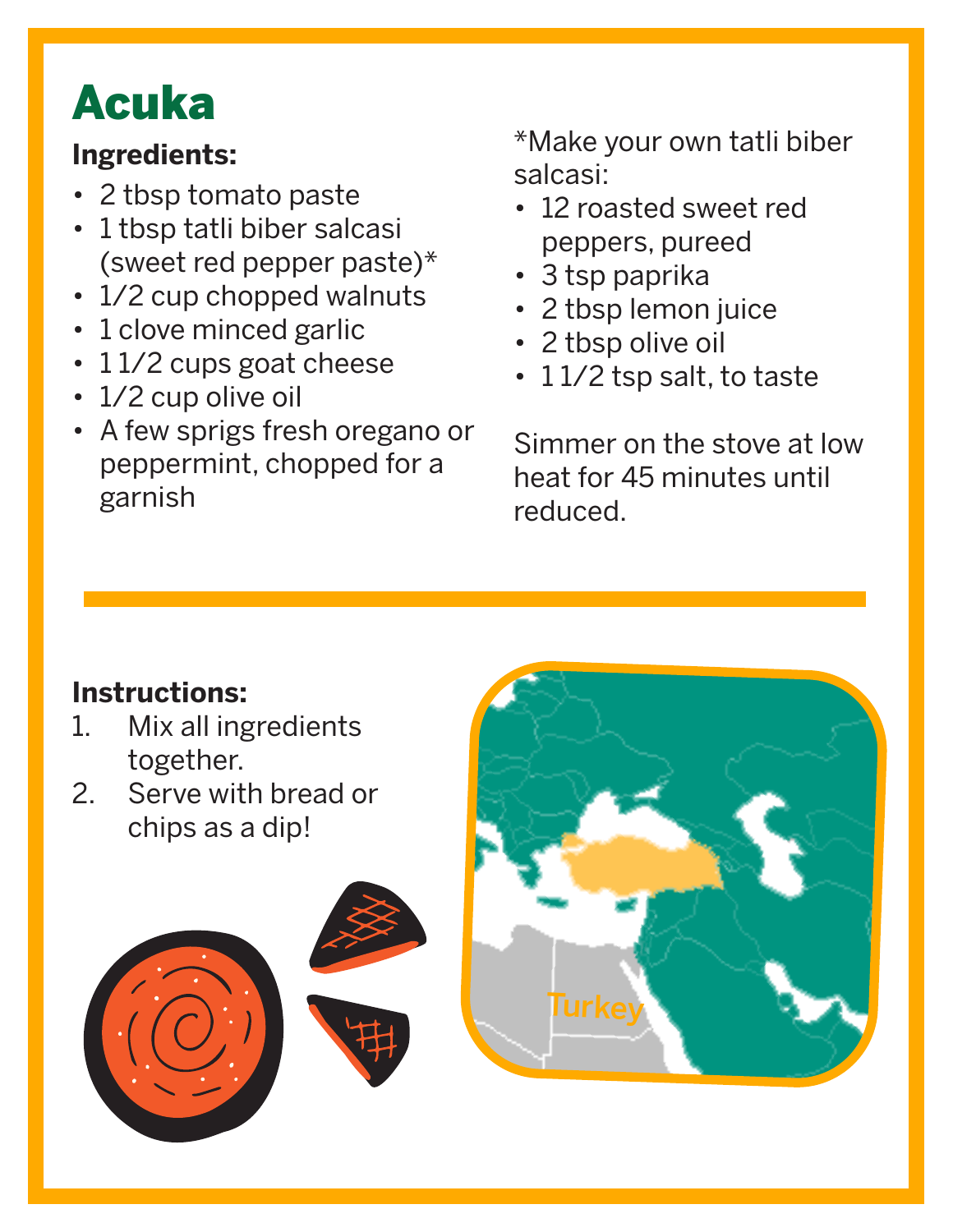# **MAIN COURSES**

# Chicken Shawarma

### **Ingredients:**

• 2 lbs chicken thighs (skinless, boneless)

For the marinade:

- 1 clove minced garlic
- 1 tbsp ground coriander
- 1 tbsp cumin
- 1 tbsp cardamom
- 2 tsp smoked paprika
- 2 tsp salt
- 2 tbsp lemon juice
- 3 tbsp olive oil
- Black pepper to taste

# Middle East<br>& India

For the sauce:

- 1 cup Greek yogurt
- 1 clove crushed garlic
- 1 tsp cumin
- A squeeze of lemon
- Salt and pepper to taste

### **Instructions:**

- 1. Combine all marinade ingredients in a plastic sealable bag and let sit overnight, or up to 24 hours.
- 2. The next day, make the yogurt sauce by combining all the ingredients in a bowl; set aside.
- 3. Heat the grill or a heavy pan in the oven.
- 4. Remove chicken from bag and spread thighs evenly on the grill. Cook 4-5 minutes, then flip. Cook for 3-4 minutes on the other side until nicely charred. If using a pan, cook in oven for 20-30 minutes at 425° F flipping over halfway through.
- 5. To serve: Slice chicken into strips. Serve with flatbread, yogurt sauce, and sliced lettuce.

Note: This is a more Indian-spiced Shawarma. For more Middle Eastern flavors, omit all spices except garlic, black pepper, and salt.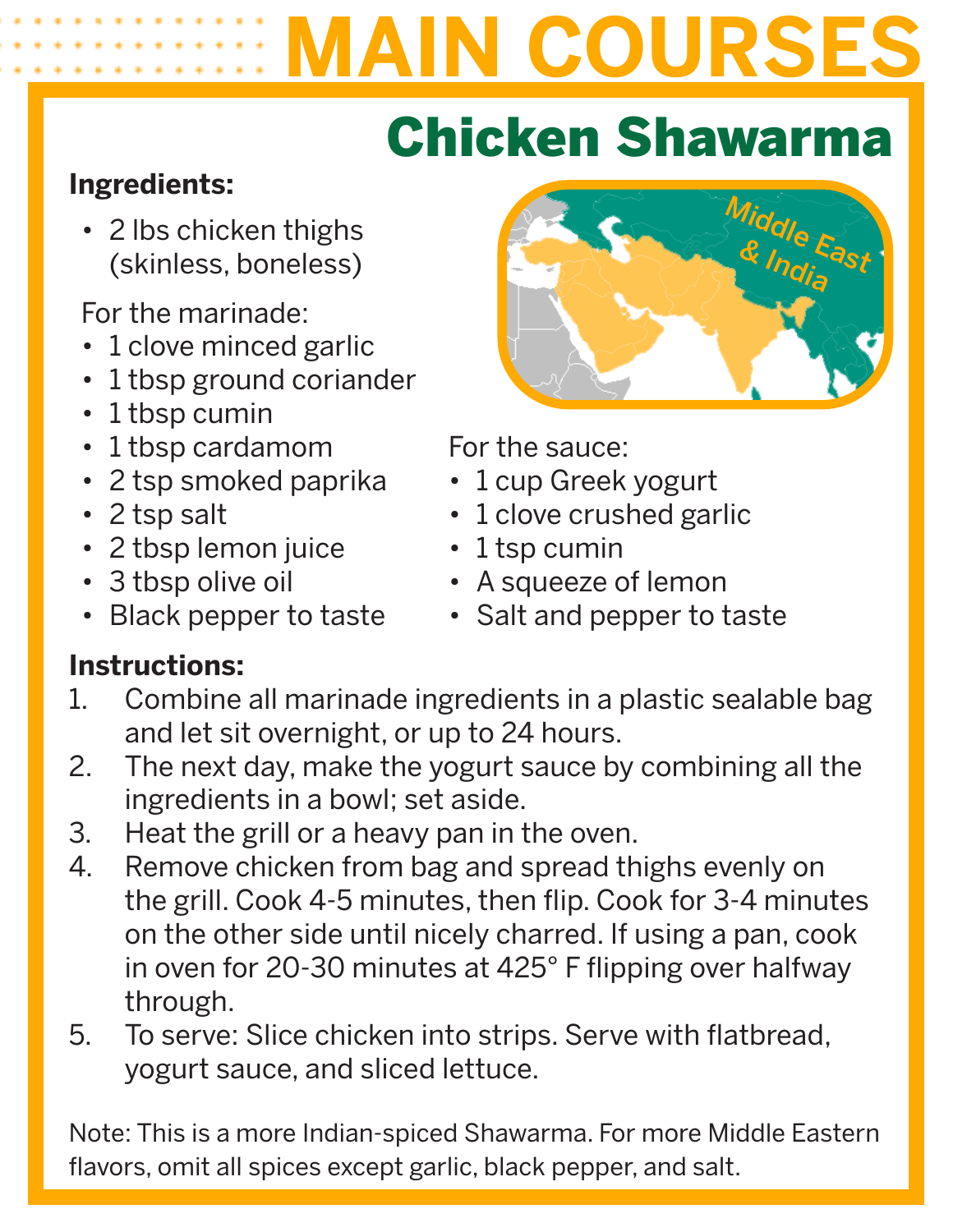# Pastel de Choclo

### **Ingredients:**

- 4 onions
- 3 tbsp vegetable oil
- 1.5 lb ground beef
- 2 tsp cumin
- 2 tsp salt
- 1/2 tsp pepper
- 3 cups corn kernels (if using US sweet corn, lessen sugar)
- 1 cup whole milk
- 1/4 cup butter
- 1 tbsp sugar
- 2 tbsp chopped basil

Chile

- 1/2 cup raisins
- $\cdot$  1/3 cup black olives
- 3 hard-boiled eggs
- 1 cup roasted chicken (shredded)

- 1. Saute the onions in vegetable oil until soft/translucent.
- 2. Add ground beef, cumin, 1 tsp salt and pepper and cook until brown. Drain excess liquid.
- 3. Combine corn kernels and 1/4 cup milk in a food processor. Blend until smooth.
- 4. Melt butter in saucepan. Add corn mixture, 1 tsp salt, and sugar.
- 5. Add remaining milk and simmer over low heat until mixture thickens. Stir constantly.
- 6. Remove from heat and add chopped basil.
- 7. Place cooked beef mixture in casserole dish.
- 8. Chop olives, raisins, and hardboiled eggs roughly. Spread evenly over beef.
- 9. Evenly spread shredded chicken, then top with the thickened corn mixture.
- 10. Bake 30-45 minutes until dish bubbles and corn begins to brown. Serve hot.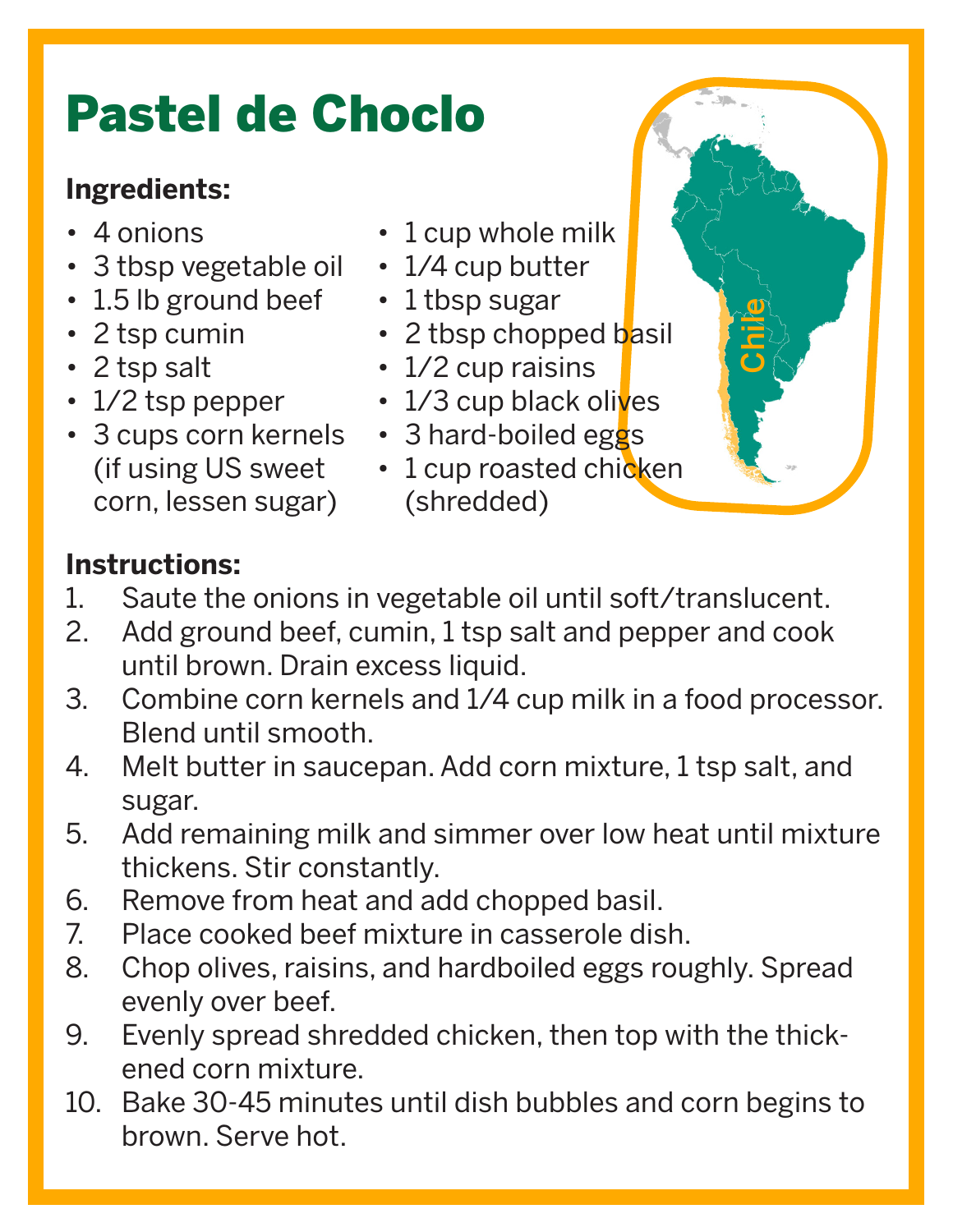# Chakalaka

# **Ingredients:**

- 3 tbsp oil
- 1 onion, finely chopped
- 2 green birds-eye chiles, seeded and chopped
- 2 crushed garlic cloves
- 4 tbsp finely grated ginger
- 2 tbsp mild curry powder
- 3 finely chopped green, red, and yellow bell peppers
- 5 large carrots, grated



- 1 can chopped tomatoes
- 2 tbsp tomato paste
- 1 can baked beans
- 2 sprigs fresh thyme leaves
- Salt and pepper to taste

- 1. In a large pan or pot, heat the oil and fry the chopped onions.
- 2. Add the chiles, garlic, curry powder, and half the ginger, reserving the other half for the end of the recipe.
- 3. Once that has combined, add the bell peppers and cook for 2 minutes until slightly softened.
- 4. Add in the carrots and stir until well-combined.
- 5. Finally, add in tomatoes and tomato paste, then simmer until the mixture has slightly thickened, 5-10 minutes.
- 6. Remove from heat, then add baked beans, thyme, and ginger. Season to taste with salt and pepper, then serve hot or cold.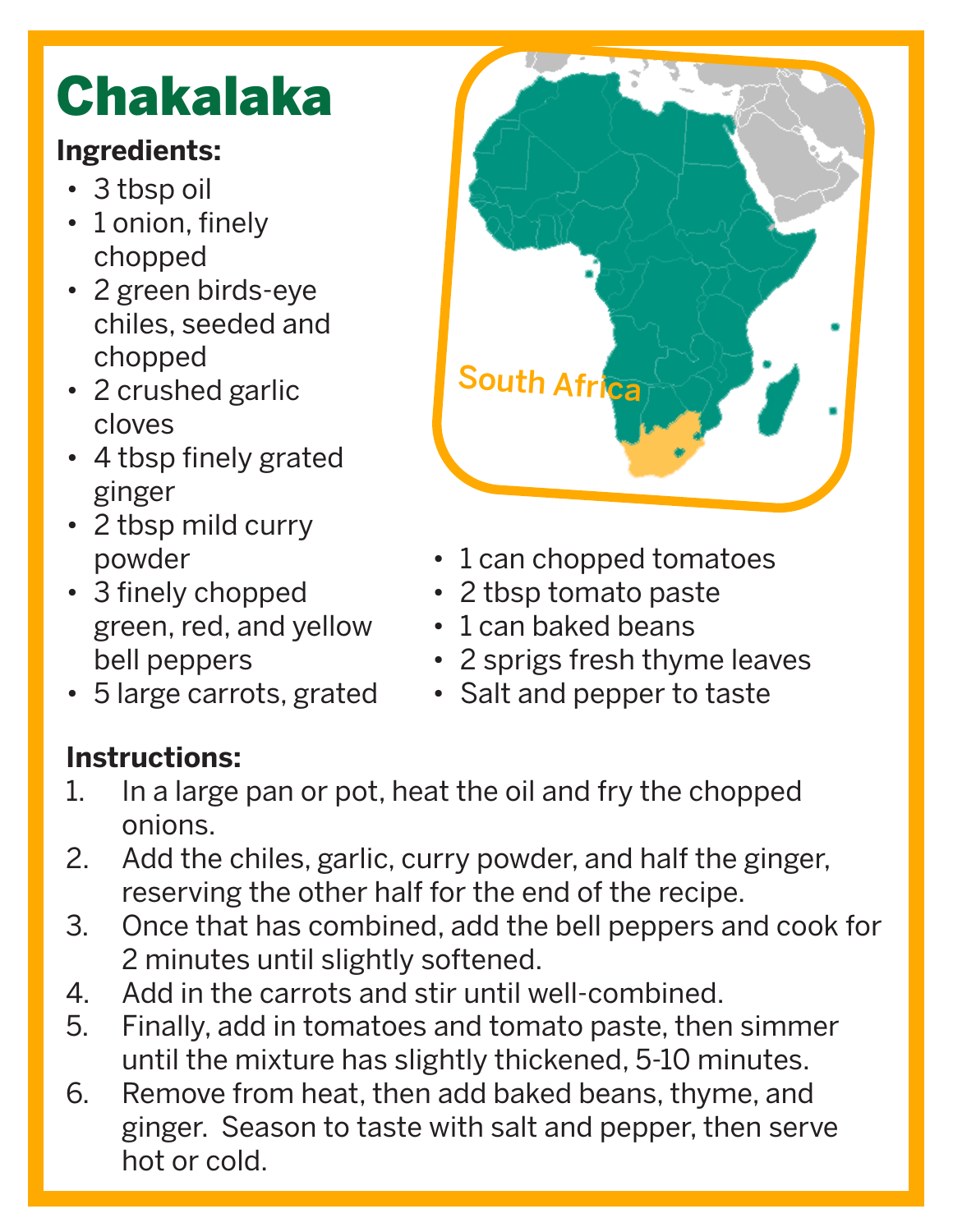# **DESSERTS**

# Scottish Shortbread

# **Ingredients:**

- 1 cup cold unsalted butter
- Pinch of salt
- 1/2 cup caster sugar (extra fine)
- 2 cups all-purpose flour
- 7 tbsp cornstarch

- 1. Preheat oven to 325° F.
- 2. Cream together the butter, salt, and sugar untill fluffy and pale in color (approximately 10 minutes).
- 3. In separate bowl, mix together flour and cornstarch.
- 4. Using a sieve, add dry ingredients to wet and mix until combined. It should have a crumbly texture.
- 5. Tip the crumbly dough onto a cold and floured surface and kneed lightly until it forms a loose dough.
- 6. Grease a 13x9" pan with butter, then press dough evenly into pan and poke evenly across surface with fork.
- 7. Bake 45 minutes or until golden brown.<br>8. Cut sheet of biscuit into squares while s
- Cut sheet of biscuit into squares while still hot. Let cool before removing squares from pan.